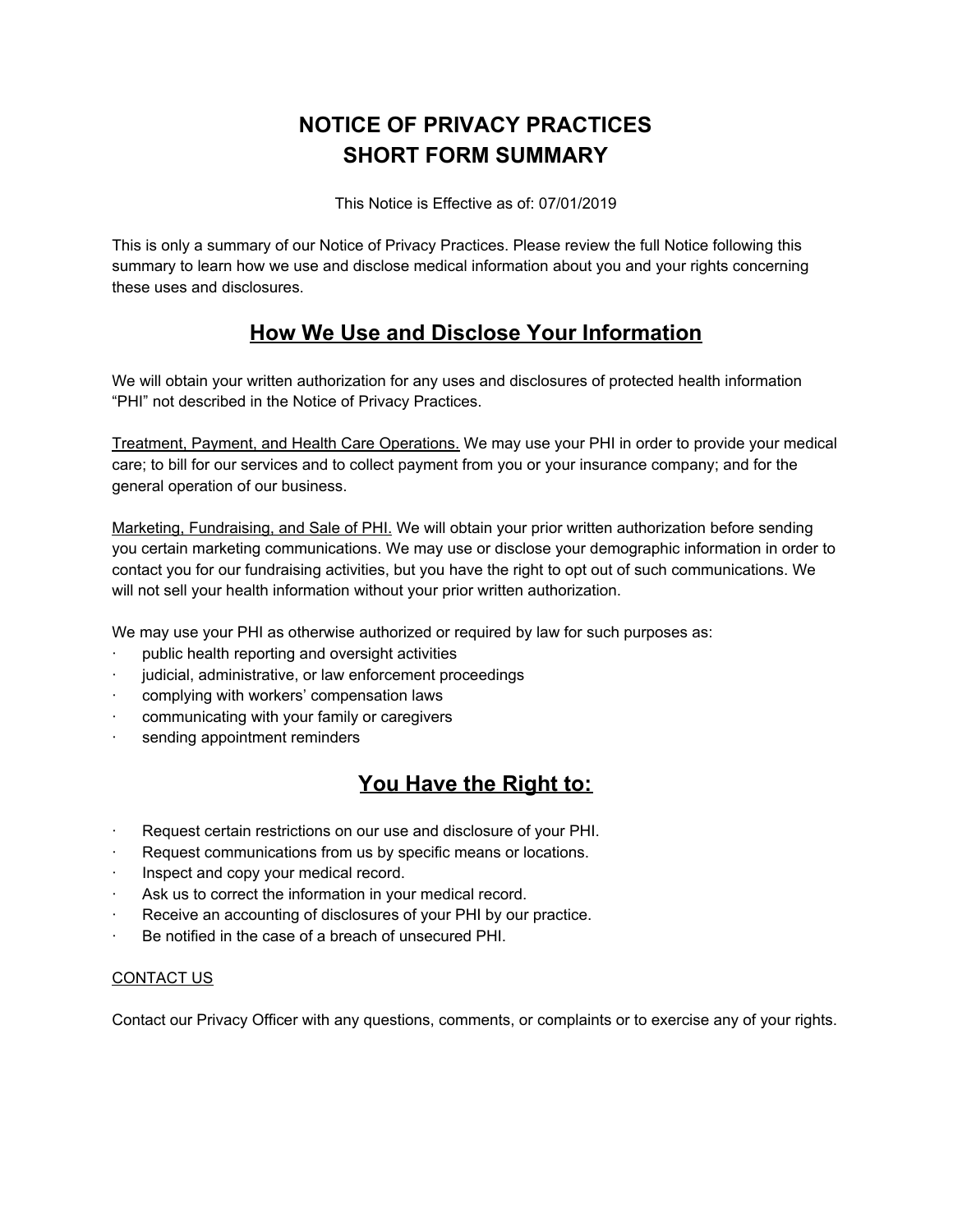## **NOTICE OF PRIVACY PRACTICES**

This Notice is Effective as of: 07/01/2019

This notice describes how medical information about you may be used and disclosed and how you can get access to this information. Please review it carefully.

We understand the importance of privacy and confidentiality and are committed to taking the steps necessary to safeguard any medical or other individually identifiable health information that is created by or provided to us. The Privacy Rule under the Health Insurance Portability and Accountability Act of 1996 ("HIPAA") requires us to: (i) maintain the privacy of protected health information ("PHI"); (ii) provide notice of our legal duties and privacy practices with respect to protected health information; (iii) abide by the terms of our Notice of Privacy Practices currently in effect; and (iv) notify affected individuals following a breach of unsecured PHI. This Notice describes how we may use and disclose your PHI. It also outlines your rights and our legal obligations with respect to this PHI.

# WHO WILL FOLLOW THIS NOTICE

This notice describes the practices of our employees and staff as well as [list additional individuals, affiliated entities, entities associated as organized health care arrangements, or any other individuals or entities that will be following this notice. Optional: If listing OHCAs add: "Organized health care arrangements ("OHCAs") include hospitals, physician organizations, health plans, and other entities that collectively provide health care services. A listing of the OHCAs we participate in is available from the Privacy Officer."] This notice applies to each of these individuals, entities, sites and locations. [The notice must describe with reasonable specificity the service delivery sites, or classes of service delivery sites, for which a joint notice applies.] In addition, these individuals, entities, sites, and locations may share PHI with each other for the treatment, payment, and health care operation purposes described in this notice.

# **INFORMATION COLLECTED ABOUT YOU**

In the ordinary course of receiving treatment and health care services from us, you will be providing us with personal information such as:

- · Your name, address, and phone number.
- · Information relating to your medical history.
- · Your insurance information and coverage.
- $\cdot$  Information concerning your doctor, nurse, or other medical providers.
- · [Insert other information that may be collected.]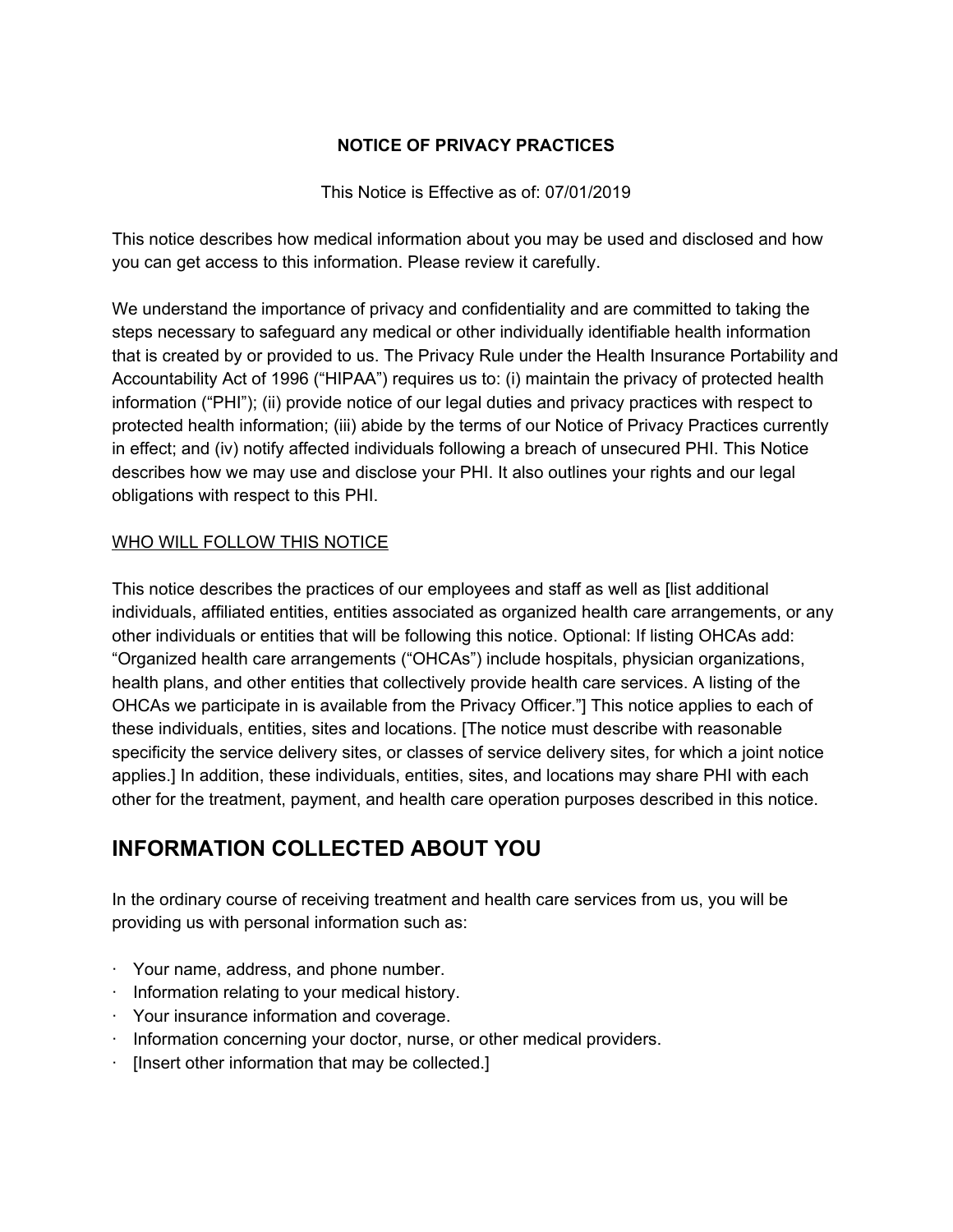In addition, we will gather certain medical information about you and will create a medical record of the care provided to you. This information is stored in [a paper chart and/or electronically]. This medical record is the property of our ophthalmic practice, but the information in the medical record belongs to you.

Some information also may be provided to us by other individuals or organizations that are part of your "circle of care," such as your primary care provider, a referring physician, your other doctors, your health plan, and your close friends or family members.

#### HOW WE MAY USE AND DISCLOSE INFORMATION ABOUT YOU

[If the ophthalmic practice elects to limit uses or disclosures that it is permitted to make, the practice may describe its more limited uses and disclosures provided that it may not limit (1) its right to use or disclose PHI to avoid a serious threat to the health or safety of a person or the public or (2) disclosures required by law.]

The law permits us to use and disclose personal and identifiable health information about you for the following purposes:

[To the extent another state or federal law restricts the ability of the practice to use or disclose PHI as listed here, the descriptions must be amended to reflect the more stringent law.]

Treatment. We may use your PHI in order to provide your medical care. For example, we may use your medical history, such as any presence or absence of diabetes, to assess the health of your eyes. We may disclose information to others who are involved in providing your care. For example, we may share your medical information with other health care providers who will perform services that we do not (such as your primary care physician or eye subspecialists); a pharmacist who needs your medical information to dispense a prescription to you; or a laboratory that performs a test we order for you.

Payment. We may use and disclose your PHI to bill for our services and to collect payment from you or your insurance company. For example, we may need to give a payer information about your current medical condition so that it will pay us for the eye examinations or other services that we have furnished you. We may also need to inform your payer of the treatment you are going to receive in order to obtain prior approval or to determine whether the service is covered.

Health Care Operations. We may use and disclose your PHI for the general operation of our business. For example, we sometimes arrange for auditors or other consultants to review our practices, evaluate our operations, and tell us how to improve our services. Or, for example, we may use and disclose your health information to review the quality of services provided to you. [Participants in organized health care arrangements only: "We may also share medical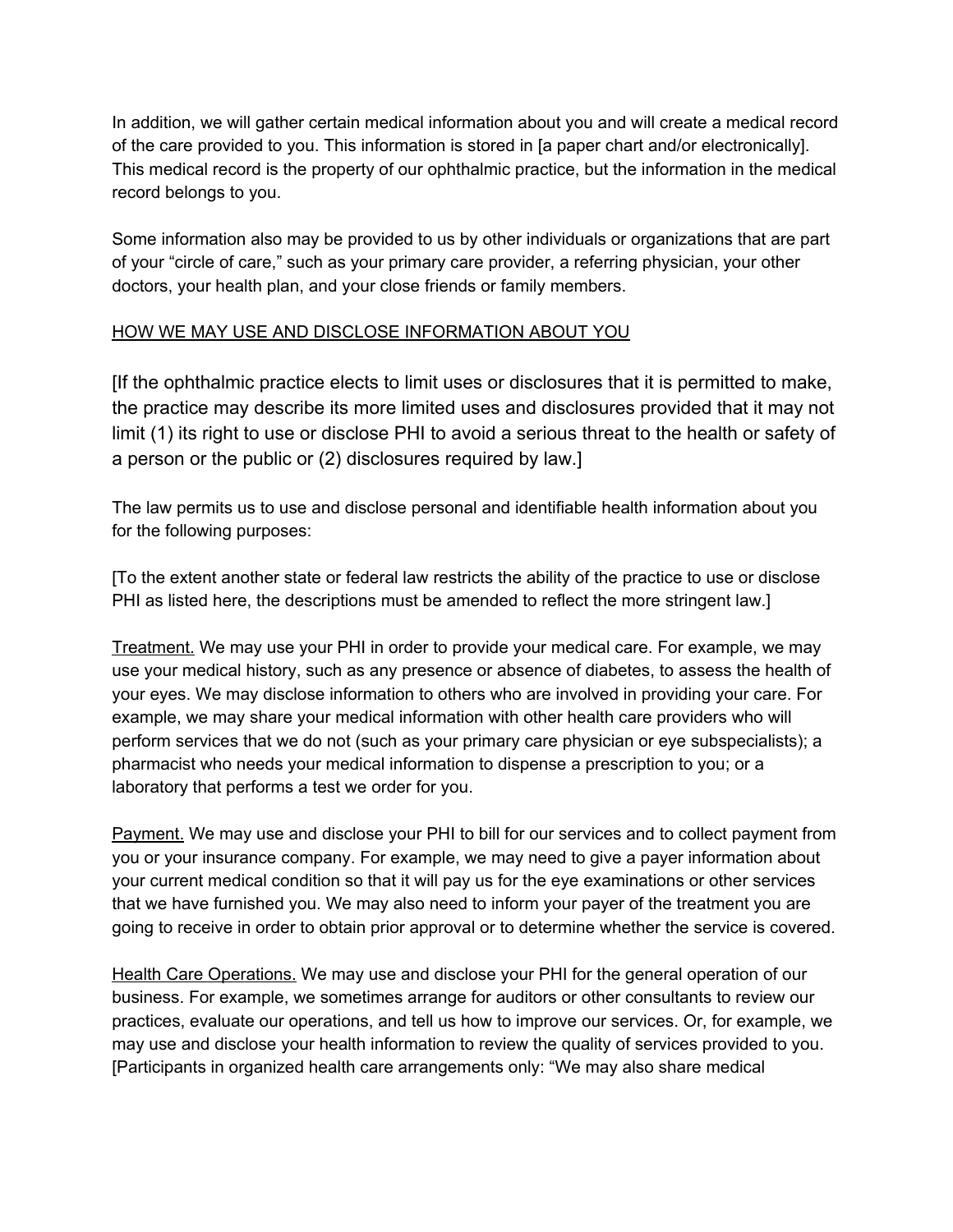information about you with the other health care providers, health care clearinghouses, and health plans that participate with us in OHCAs for any of the OHCAs' health care operations."]

Required by Law. As required by law, we will use and disclose your PHI, but we will limit our use or disclosure to the relevant requirements of the law.

Public Health. We may disclose your PHI to a public health authority authorized to collect or receive PHI for the purpose of preventing or controlling disease, injury, or disability. We may also use and disclose your PHI in order to notify persons who may have been exposed to a disease or who are at risk of contracting or spreading a disease.

Abuse or Neglect. As required or authorized by law, we may disclose PHI to a public health authority or other government authority authorized by law to receive reports of child, elder, or dependent abuse or neglect or domestic violence.

Food and Drug Administration. We may disclose PHI to a person subject to the jurisdiction of the Food and Drug Administration for the following activities: to report adverse events, product defects or problems, or biological product deviations; to track products; to enable product recalls, repairs, or replacements; or to conduct post-marketing surveillance.

Serious Threat. Consistent with applicable law, we may disclose your PHI when necessary to prevent a serious threat to the health and safety of you or others.

Health Oversight Activities. We may disclose your PHI to health oversight agencies as authorized or required by law for health oversight activities such as audits, investigations, inspections, licensure or disciplinary actions, and civil, criminal, or administrative proceedings or actions.

Judicial and Administrative Proceedings. We may disclose your PHI in the course of administrative or judicial proceedings (a) to the extent expressly authorized by order of a court or administrative tribunal or (b) in response to a subpoena, discovery request, or other lawful process that is not accompanied by a court or administrative order if reasonable efforts have been made to (i) notify you of the request and you have not objected or your objections have been resolved by a court or administrative tribunal or (ii) secure a qualified protective order.

Law Enforcement. We may disclose your PHI as required by law to assist law enforcement to identify or locate a suspect, fugitive, material witness, or missing person, or for purposes of complying with a court order, warrant, or grand jury subpoena.

Coroners and Funeral Directors. We may disclose a patient's health information (1) to a coroner or medical examiner to identify a deceased person or determine the cause of death and (2) to funeral directors as necessary to carry out their duties.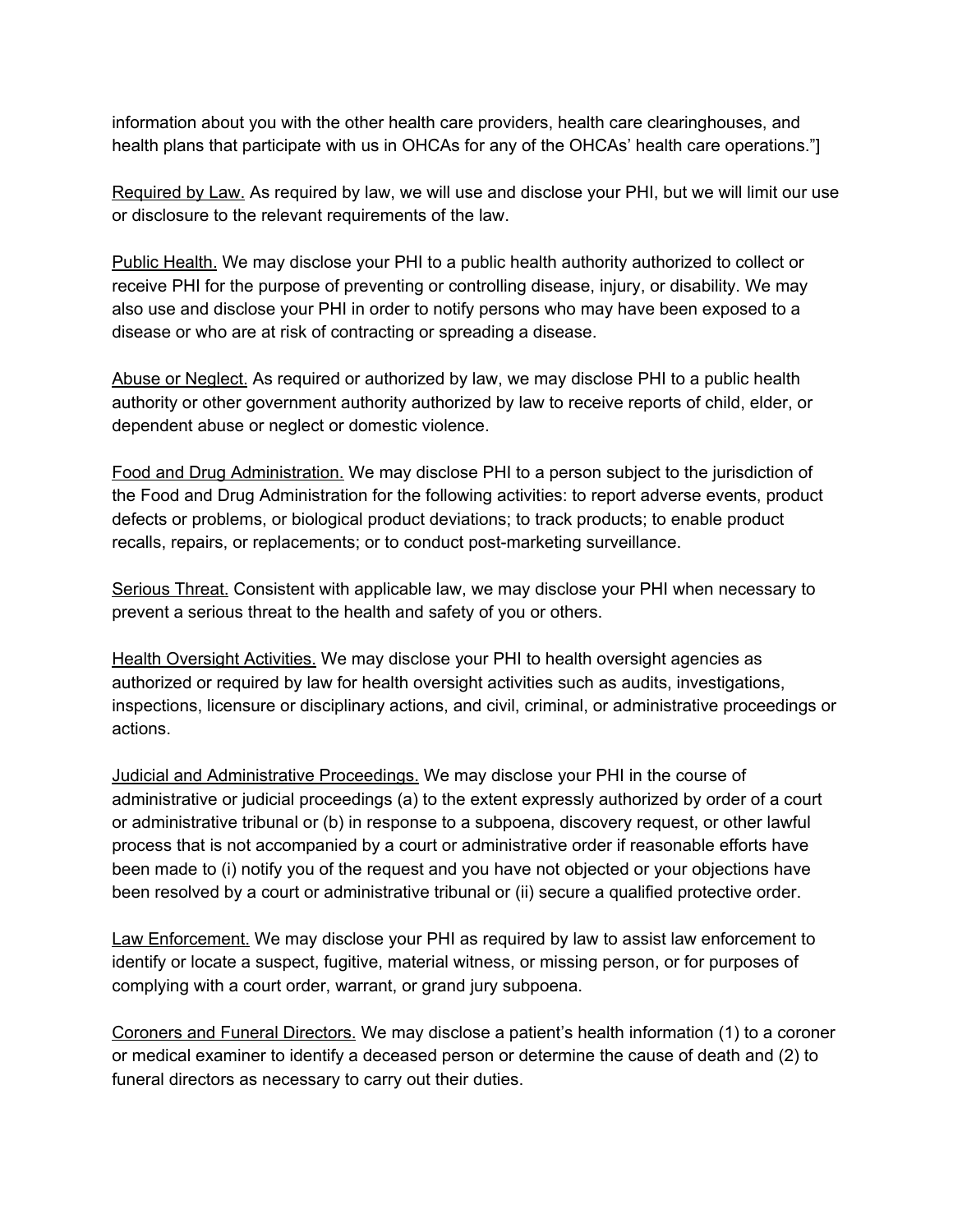Organ Donation. As authorized by law, we may disclose your PHI to organ procurement organizations, transplant centers, and eye or tissue banks.

Worker's Compensation. We may disclose your PHI as necessary to comply with workers' compensation laws. For example, to the extent your care is covered by workers' compensation, we will make periodic reports to your employer about your condition. We are also required by law to report cases of occupational injury or occupational illness to the employer or worker's compensation insurer.

Employers. We may disclose your PHI to your employer if we provide health care services to you at the request of your employer, and the health care services are provided either to conduct an evaluation relating to medical surveillance of the workplace or to evaluate whether you have a work-related illness or injury.

Armed Forces. If you are a member of the Armed Forces, we may disclose your PHI for activities deemed necessary by military command authorities. We also may disclose health information about foreign military personnel to their appropriate foreign military authority.

Correctional Institutions. If you are an inmate, we may release your PHI to a correctional institution where you are incarcerated or to law enforcement officials in certain situations such as where the information is necessary for your treatment, health, or safety, or the health or safety of others.

National Security. We may disclose your PHI for national security and intelligence activities and for the provision of protective services to the President of the United States and other officials or foreign heads of state.

Business Associates. We sometimes work with outside individuals and businesses that help us operate our business successfully, such as by providing billing services. We may disclose your PHI to these business associates so that they can perform the tasks that we hire them to do. We have written contracts with our business associates that require them and their subcontractors to protect the confidentiality and security of your PHI.

Notification and Communication with Family. We may disclose your PHI to notify persons responsible for your care about your location, general condition, or death. We may disclose information to public or private entities authorized to coordinate such notifications for disaster relief purposes. We may also disclose your PHI to someone who is involved with your care or helps pay for your care. Generally, we will obtain your oral agreement before using or disclosing health information in these ways. However, under certain circumstances, such as in an emergency situation, we may make these uses and disclosures without your agreement. If you are unable or unavailable to agree or object, we will use our best judgment in communicating with your family and others.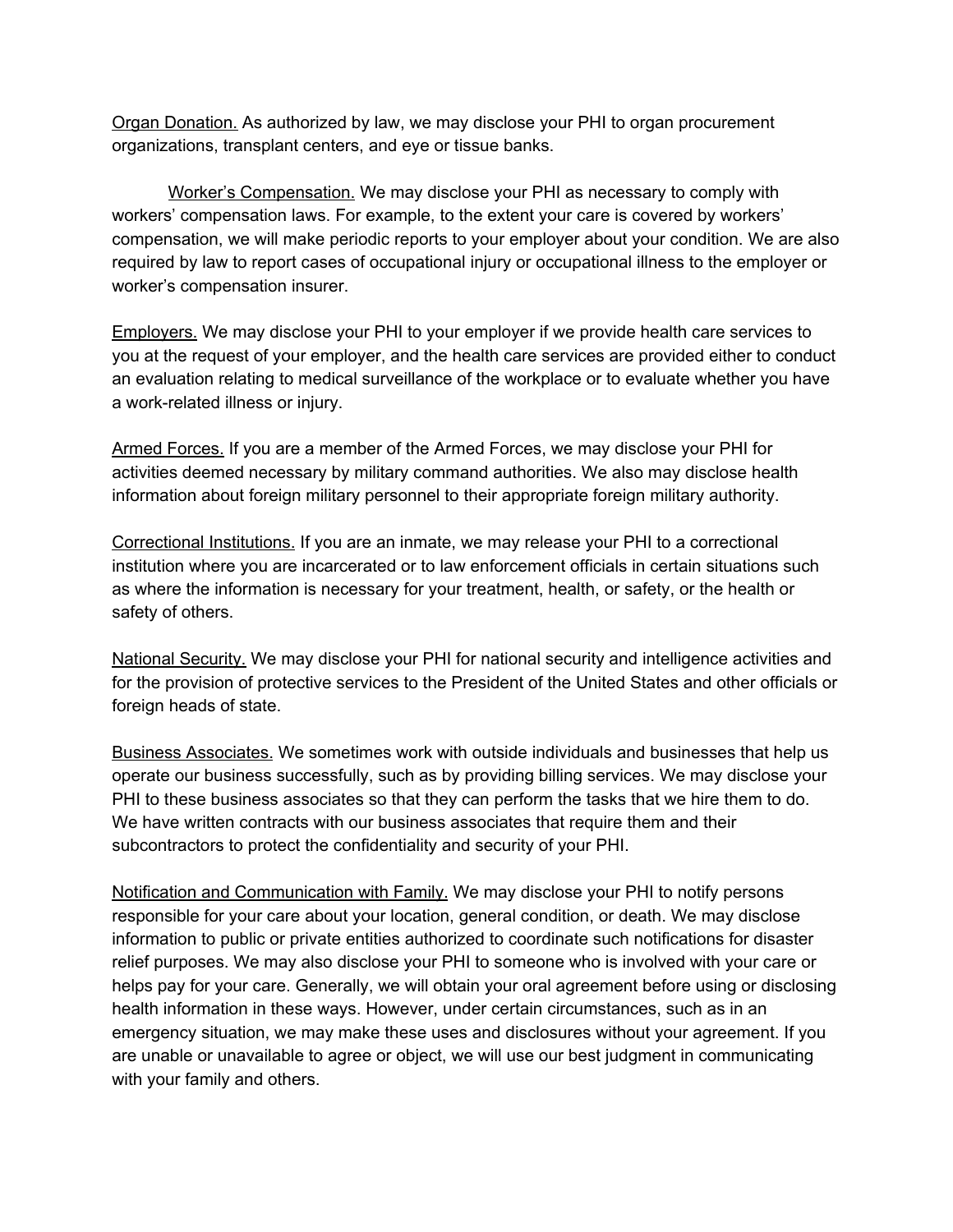Facility Directories. We may use your PHI to maintain a directory of individuals in our facility unless you object.

Change of Ownership. In the event that this medical practice is sold or merged with another organization, your medical record will become the property of the new owner, although you will maintain the right to request that copies of your health information be transferred to another physician or medical group.

Research. [The practice may not use or disclose PHI for this purposes unless the Notice includes this provision.] In compliance with governing law, we may use or disclose certain information about your condition and treatment for research purposes where your written authorization is not required and an Institutional Review Board or a similar body referred to as a Privacy Board determines that your privacy interests will be adequately protected in the study. We may also use and disclose your PHI to prepare or analyze a research protocol and for other research purposes.

De-indentified Information. We may create or distribute de-identified health information by removing all reference to individually identifiable information.

#### Marketing.

We will obtain your prior written authorization before communicating with you (except face-to-face) about products or services related to your treatment or alternative treatments or therapies offered by a third party if we will receive any payment by such third party for this communication. The authorization will disclose whether we receive any compensation for any marketing activity you authorize, and we will stop any future marketing activity if you revoke that authorization.

We do not need your authorization to send you reminders or information about appointments, treatment, or medication that you are currently prescribed, even if we receive compensation from a third party for doing so, as long as the compensation only covers the costs reasonably related to making the communication.

We may communicate with you without your prior authorization:

· about government or government-sponsored public benefit programs such as Medicare or Medicaid;

· about promotional gifts of nominal value;

 $\cdot$  and to encourage you to maintain a healthy lifestyle, get routine tests, or participate in a disease management program.

Appointment Reminders. [The practice may not use or disclose PHI for this purposes unless the Notice includes this provision.] We may use and disclose medical information to contact you as a reminder that you have an appointment or that you should schedule an appointment. [If you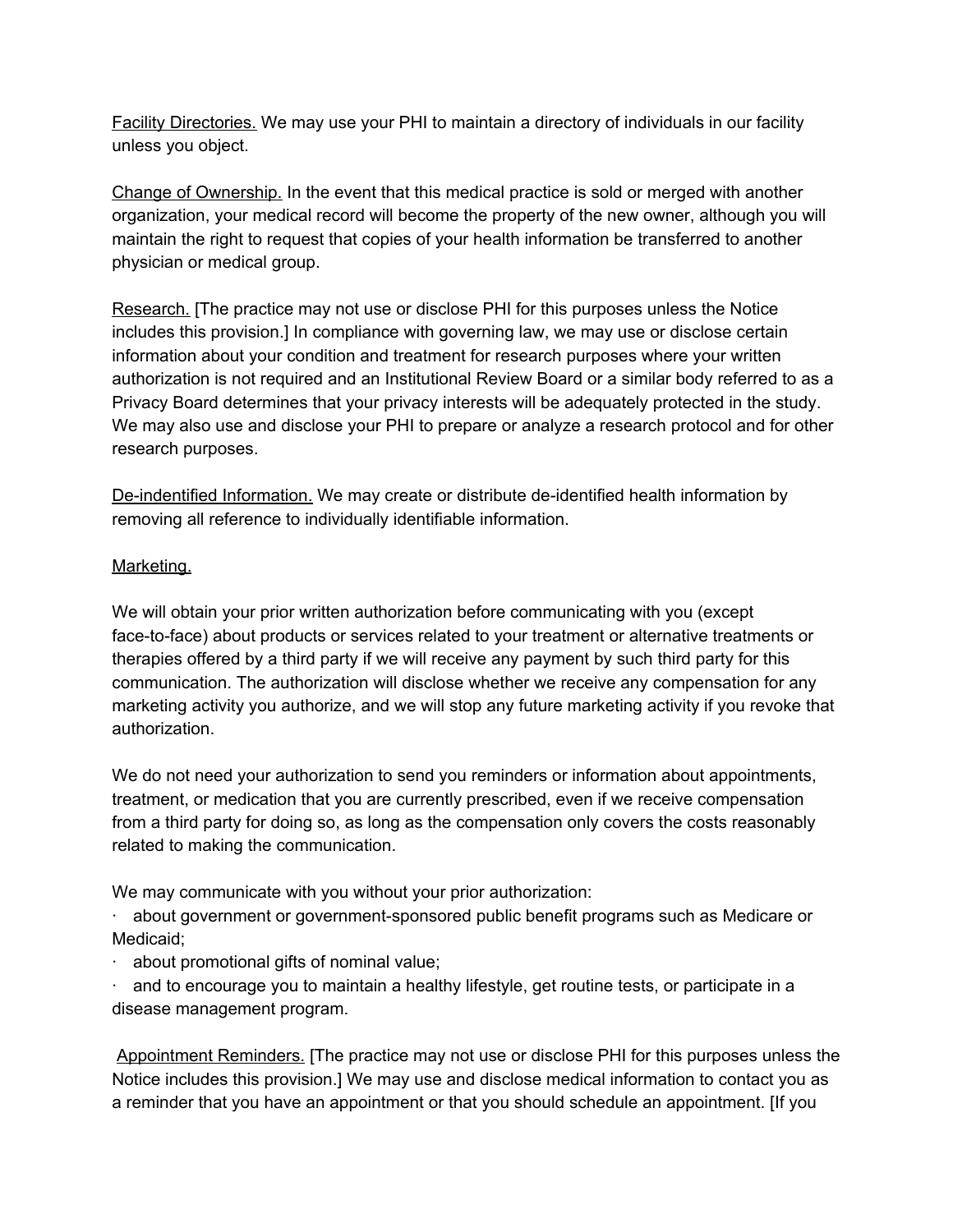are not home, we may leave this information in a telephone message or a message left with the person answering the phone.]

Sale of Health Information. We will not sell your health information without your prior written authorization. The authorization will disclose that we will receive compensation for your health information if you authorize us to sell it, and we will stop any future sales of your information if you revoke that authorization.

Fundraising. [The practice may not use or disclose PHI for this purposes unless the Notice includes this provision.] We may use or disclose your demographic information in order to contact you for our fundraising activities. For example, we may use the dates that you received treatment, the department of service, your treating physician, outcome information, and health insurance status to indentify individuals that may be interested in participating in fundraising activities. If you do not want to receive these materials, notify the Privacy Officer listed in this Notice and we will stop any further fundraising communications. Similarly, you should notify the Privacy Officer if you decide you want to start receiving these solicitations again.

Psychotherapy Notes. If we have received your psychotherapy notes, we will not use or disclose them without your prior written authorization except for a few exceptions as provided by law.

Immunization Records. We may disclose PHI, limited to proof of immunization, to a school about an individual who is a student or prospective student if the school is required by law to have such proof and we obtain the agreement of the parent or guardian of the unemancipated minor or, if the student is an adult or emancipated minor, that individual.

## OTHER USES AND DISCLOSURES OF PERSONAL HEALTH INFORMATION

We are required to obtain written authorization from you for any uses and disclosures of PHI other than those described above. If you provide us with such permission, you may revoke that permission, in writing, at any time. If you revoke your permission, we will no longer use or disclose your PHI for the reasons covered by your written authorization, except to the extent we have already relied on your original permission.

## INDIVIDUAL RIGHTS

To exercise any of your rights listed below, please contact our Privacy Officer in writing at the address listed below and include the details necessary for us to consider your request.

Restriction Requests. You have the right to ask for restrictions on certain uses and disclosures of PHI, including disclosure made to persons assisting with your care or payment for your care. We will consider your requests and notify you of the outcome, but are not required to accept such requests. If we do agree to a restriction, we must abide by it unless you agree in writing to remove it.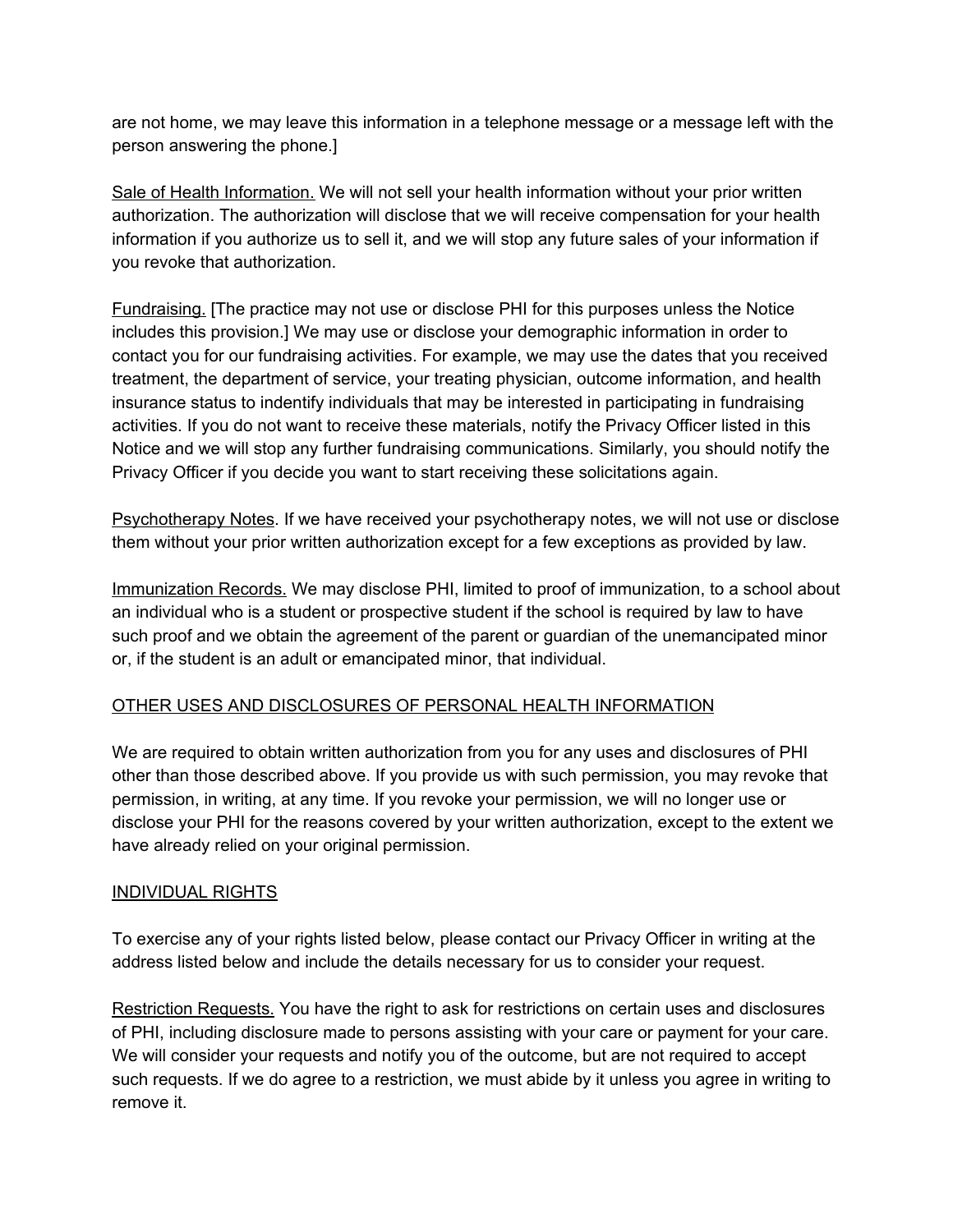Restricted Disclosures to Health Plans. If you have paid for services "out of pocket" and in full, we will accommodate your request not disclose PHI related solely to those services to a health plan, unless we must disclose the information for treatment or as required by law.

Specific Communications. You have the right to request that you receive communications containing your PHI from us by specific means or at specific locations. For example, you may ask that we only contact you at home or by email. We will comply with all reasonable requests.

Inspect and Copy. With limited exceptions, you have the right to inspect and copy medical, billing, and other records used to make decisions about you. Within 30 days, we will provide copies in the form and format you request if it is readily producible. If not, we will provide you with an alternative form and format you find acceptable. If we maintain records electronically and you request copies in an electronic form and format that is not readily producible, we will provide copies in a readable electronic form and format that you agree to. We will send a copy to any other person you designate in writing. We may charge you a reasonable fee for the cost of copying and mailing. If we deny your request to access your child's records or the records of an incapacitated adult you are representing because we believe allowing access would be reasonably likely to cause substantial harm to the patient, you will have a right to appeal our decision.

Amend or Supplement. If you believe that information in your records is incorrect or incomplete, you have the right to ask us to correct the existing information or add missing information within 60 days. When making a request for amendment, you must state the reason for making such request. Under certain circumstances, we may deny your request, such as when we do not have the information, the information was not created by us (unless the person or entity that created it is no longer available to make the amendment), you would not be permitted to inspect and copy the information, or the information is accurate and complete. If we deny your request we will tell you why. You may submit a written statement of your disagreement with that decision. We may then prepare a written rebuttal. All information related to any request to amend will be maintained and disclosed in conjunction with any subsequent disclosure of the disputed information.

Accounting of Disclosures. You have the right to receive an accounting of disclosures of your PHI by our practice for the six years prior to your request date. We will tell you who we shared your PHI with and why. We are not required to include in the list disclosures for your treatment, payment, our health care operations, and several other types of disclosures, such as those you authorize us to make, notifications and communications with family, and various government function and public health related disclosures. If you ask for this information from us more than once every twelve months, we may charge you a fee.

Breach Notification. In the case of a breach of unsecured PHI, you have the right to be notified, as provided by law. If you have given us a current email address, we may use it to communicate